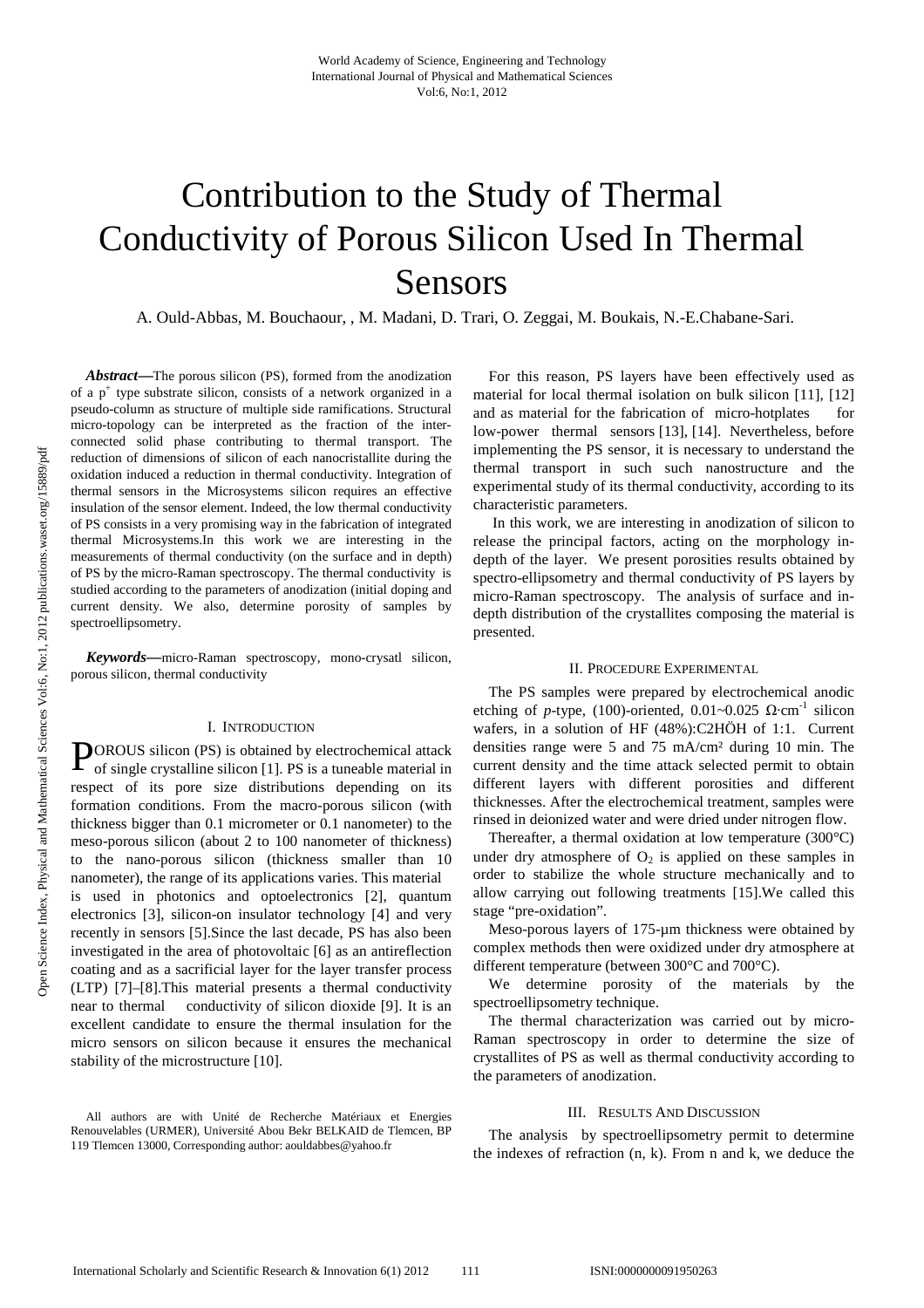value of samples porosity. We use the model of Bruggmann as given by Aspnes [16]. The results are summarized in table 1 as follows:

| <b>TABLE I</b> |                                                    |
|----------------|----------------------------------------------------|
|                | SAMPLES POROSITY OBTAINED FROM SPECTROELLIPSOMETRY |
|                |                                                    |

| Curent density $(mA/cm2)$ | Porosity (%) |
|---------------------------|--------------|
|                           | . 7          |

The results presented in table 2 of the crystallites size are obtained from the measurement of the width of middle height of Raman peak function [17].

TABLE II CRYSTALLITES SIZES OBTAINED FROM THE RAMAN ANALYSES

| Porosity $(\% )$ | Crystallites size (nm) |
|------------------|------------------------|
| 20               | 9,5                    |
| 48               | 8,7                    |
|                  |                        |

The exploitation of Raman spectra can lead to the determination of crystallites size only when the incidental power laser is low for not provokes the heating of the surface (which would modify the position and the shape of the spectra) (Fig. 1).

The method of measurement that we developed is founded on two effects complementary to the micro-Raman spectroscopy. The first is the use of the laser beam localized on the surface of material, like local source of heating. The rise in the temperature resulting depends mainly on thermal conductivity from the sample. The second effect is the displacement of the peak Raman with the temperature of the sample, which makes it possible to deduce the local rise in the temperature from material.



Fig. 1 Raman spectra of the sample  $(J=5 \text{ mA/cm}^2, t=10 \text{mn})$ 

By using the linear model suggested by Nonnenmacher [18], the thermal conductivity *Ks* of a material in thin layer can be measured by (1):

$$
Ks = 2P / \pi a (T_j - T_s) \tag{1}
$$

*P* the power of heating, *T<sup>j</sup>* the temperature of surface and *T<sup>S</sup>* the temperature of the substrate, *a* the diameter of the laser spot.

We obtained the following results. The porosity is directly, related to the nano-structure of material. It is the principal parameter acting on thermal conductivity. Fig. 2 shows that thermal conductivity decreases when porosity increases. This is explained by the effect of reduction of the effective size of the nano-crystals silicon; when porosity increases, crystallites size decreases as well as surfaces of interconnection between crystallites what more reduces the thermal way by conduction in the silicon skeleton.



Fig. 2 Thermal conductivity of meso PS samples oxidized 1h under  $\text{dry } \text{O}_2$ 

The variations of thermal conductivity with the temperature of porous silicon are presented in Fig. 3 for three porosities. Each sample has a thickness of 50  $\mu$ m. Their thermal conductivity is measured after anodization and after oxidation during 1 hour, in dried  $O_2$  at 150°C, 300°C and at last at 450°C.Whatever their porosity, the thermal conductivity of the samples follows the same evolution. Conductivity decrease initially until reaching a minimum then increases slightly



### IV. CONCLUSION

In this study we examine porous silicon samples by spectroellipsometry which inform us about the porosity of the layers. The micro-Raman spectroscopy enabled us to obtain thermal conductivity of porous silicon. This thermal conductivity of PS was studied according to the parameters of anodization.Thermal conductivity strongly decreases when the layer porosity increases. Oxidation under dried  $O_2$  induced a

⋅